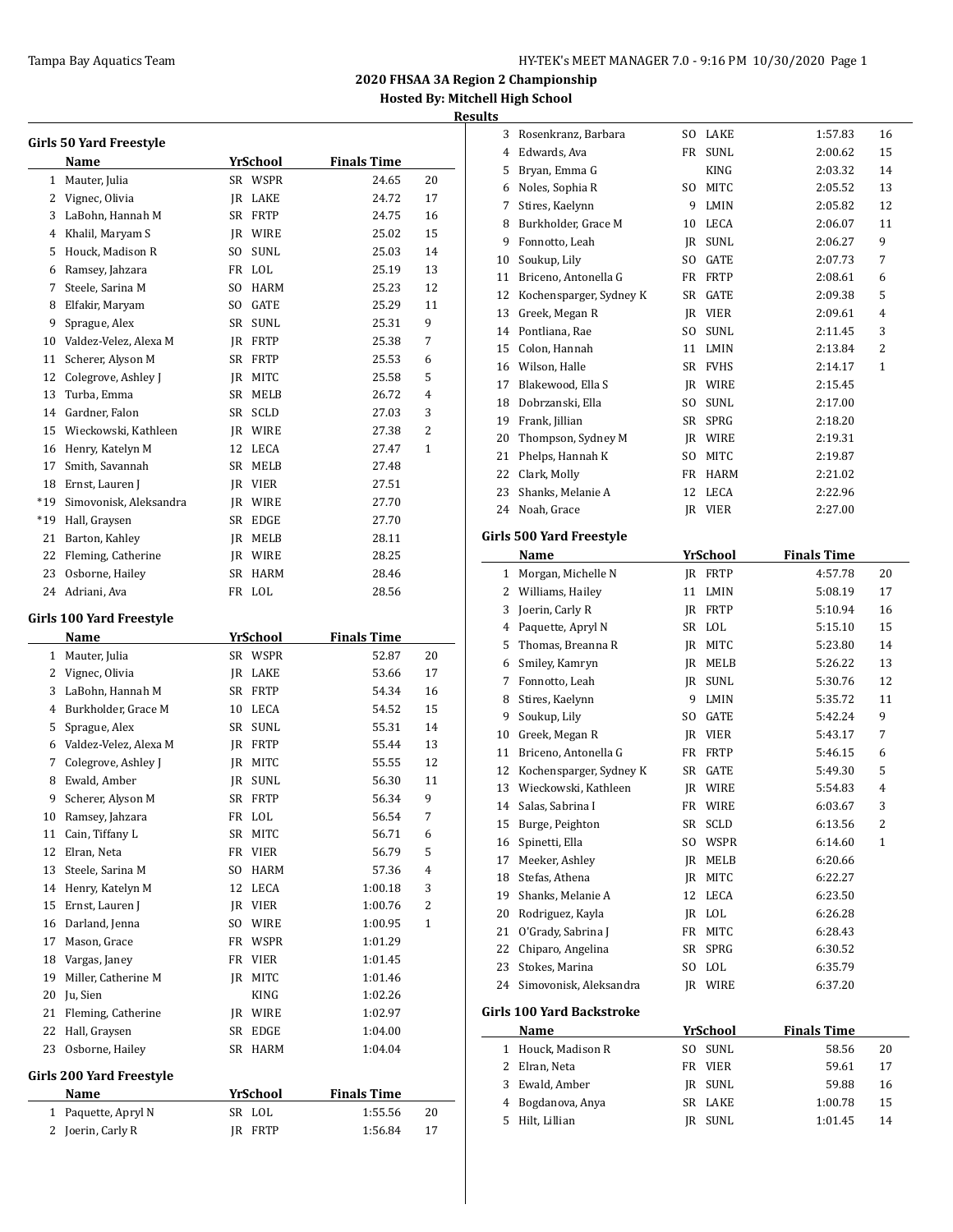**Results**

|              | (Girls 100 Yard Backstroke) |                       |                    |                |
|--------------|-----------------------------|-----------------------|--------------------|----------------|
|              | Name                        | YrSchool              | <b>Finals Time</b> |                |
|              | 6 Rosenkranz, Barbara       | SO LAKE               | 1:01.85            | 13             |
| 7            | Menashi, Anisha             | 11<br>LMIN            | 1:03.09            | 12             |
| 8            | Turba, Emma                 | SR MELB               | 1:03.73            | 11             |
| 9            | Jimmerson, Cassidy          | SR LAKE               | 1:03.83            | 9              |
| 10           | Noles, Sophia R             | SO MITC               | 1:05.31            | 7              |
| 11           | Hahm, Abigail E             | FR LOL                | 1:05.60            | 6              |
| 12           | Killick, Leighton           | SR VIER               | 1:06.34            | 5              |
| 13           | Idippili-Pathiran, Sandali  | FR LOL                | 1:07.08            | 4              |
| 14           | Ernst, Brooklyn I           | IR VIER               | 1:09.74            | 3              |
| 15           | Vero, Athena                | SR LOL                | 1:10.19            | 2              |
| 16           | Boyle, Emma F               | JR WIRE               | 1:10.51            | 1              |
| 17           | Most, Dana                  | <b>KING</b>           | 1:10.82            |                |
| 18           | Ernst, Vivian               | SO FRTP               | 1:12.82            |                |
| 19           | Torres, Madison             | SO HARM               | 1:13.98            |                |
| 20           | Gregoire, Jordyn            | 12 SLAK               | 1:15.82            |                |
| 21           | Phelps, Hannah K            | SO MITC               | 1:17.24            |                |
| 22           | Paraiso, Isabella           | FR FRTP               | 1:17.57            |                |
| 23           | Dimoush, Carrie             | FR VIER               | 1:18.08            |                |
|              | 24 Frank, Jillian           | SR SPRG               | 1:19.36            |                |
|              |                             |                       |                    |                |
|              | Girls 100 Yard Breaststroke |                       |                    |                |
|              | Name                        | <b>YrSchool</b>       | <b>Finals Time</b> |                |
|              | 1 Khalil, Maryam S          | JR WIRE               | 1:07.32            | 20             |
| 2            | Bogdanova, Lutnya           | JR LAKE               | 1:08.00            | 17             |
| 3            | Pinkos, Catherine           | JR LOL                | 1:09.69            | 16             |
| 4            | Cain, Tiffany L             | SR MITC               | 1:10.86            | 15             |
| 5            | Ceniza, Laura               | JR LAKE               | 1:12.21            | 14             |
| 6            | Noll, Shea E                | JR FRTP               | 1:13.33            | 13             |
| 7            | Cone, Bella                 | 9<br>LMIN             | 1:15.98            | 12             |
| 8            | Madley, Kaitlyn             | FR SUNL               | 1:16.60            | 11             |
| 9            | Hafsi, Jennah               | FR SUNL               | 1:16.65            | 9              |
| 10           | Castro, Madeline            | SR VIER               | 1:17.03            | 7              |
| 11           | Burge, Peighton             | SR SCLD               | 1:19.10            | 6              |
| 12           | Jasper, Hailey              | SO WSPR               | 1:19.16            | 5              |
| 13           | Dickerson, Emmery           | <b>SCLD</b><br>SO.    | 1:19.39            | $\overline{4}$ |
| 14           | Pontliana, Rae              | SO<br>SUNL            | 1:19.79            | 3              |
| 15           | Wilson, Halle               | SR FVHS               | 1:19.92            | 2              |
| 16           | Mansur, Malika N            | FR<br>PASC            | 1:21.00            | 1              |
| 17           | Jaye, Isabella E            | FR<br>MITC            | 1:21.05            |                |
| 18           | Chiparo, Angelina           | SR<br>SPRG            | 1:21.13            |                |
| 19           | Noah, Grace                 | JR VIER               | 1:22.62            |                |
| 20           | Oneill, Savannah            | SR<br>SCLD            | 1:25.54            |                |
| 21           | Torres, Jailynn             | JR<br>HARM            | 1:27.57            |                |
| ---          | Boord, Eva                  | FR WSPR               | DQ                 |                |
|              | Girls 100 Yard Butterfly    |                       |                    |                |
|              | Name                        | <b>YrSchool</b>       | <b>Finals Time</b> |                |
| $\mathbf{1}$ | Bogdanova, Lutnya           | JR LAKE               | 58.36              | 20             |
| 2            | Edwards, Ava                | $\texttt{SUML}$<br>FR | 59.35              | 17             |
| 3            | Noll, Shea E                | FRTP<br>JR            | 1:01.71            | 16             |
| 4            | Chapon, Marin               | FR VIER               | 1:02.46            | 15             |
| 5            | Bryan, Emma G               | KING                  | 1:02.56            | 14             |
| 6            | Menashi, Anisha             | 11<br>LMIN            | 1:03.30            | 13             |
| 7            | Visher, Lea                 | GAIT<br>SO            | 1:06.79            | 12             |
| 8            | Killick, Leighton           | SR<br>VIER            | 1:06.84            | 11             |
|              |                             |                       |                    |                |

| uns          |                               |     |                 |                     |                |
|--------------|-------------------------------|-----|-----------------|---------------------|----------------|
| 9            | Scherer, Lindsay              | SO. | FRTP            | 1:07.47             | 9              |
|              | 10 Colon, Hannah              | 11  | LMIN            | 1:07.69             | 7              |
|              | 11 Idippili-Pathiran, Sandali |     | FR LOL          | 1:08.54             | 6              |
| 12           | Dobrzanski, Ella              | SO. | SUNL            | 1:09.19             | 5              |
| 13           | Salas, Sabrina I              |     | FR WIRE         | 1:09.45             | $\overline{4}$ |
| 14           | Johnston, Jordan              | 12  | LECA            | 1:10.09             | 3              |
| 15           | Dreyer, Whitney               |     | IR LAKE         | 1:10.87             | 2              |
| 16           | Peninger, Breanna             |     | SO LOL          | 1:12.34             | 1              |
| 17           | Davis, Rachel                 |     | SR EROL         | 1:12.50             |                |
| 18           | Most, Dana                    |     | KING            | 1:14.46             |                |
| 19           | Davidson, Sarah               |     | SO PASC         | 1:15.32             |                |
| 20           | Campbell, Tessa               |     | FR WIRE         | 1:16.76             |                |
| 21           | Ernst, Vivian                 |     | SO FRTP         | 1:17.47             |                |
| 22           | Duvall, Gracey                |     | JR MELB         | 1:18.16             |                |
| 23           | Torres, Jailynn               |     | <b>IR HARM</b>  | 1:18.48             |                |
| 24           | Mayer, Katelen                | 12  | <b>LMIN</b>     | 1:21.36             |                |
|              | Girls 200 Yard IM             |     |                 |                     |                |
|              | Name                          |     | <u>YrSchool</u> | <b>Finals Time</b>  |                |
| $\mathbf{1}$ | Morgan, Michelle N            |     | IR FRTP         | 2:06.57             | 20             |
|              | 2 Williams, Hailey            | 11  | LMIN            | 2:08.41             | 17             |
| 3            | Bogdanova, Anya               |     | SR LAKE         | 2:10.90             | 16             |
|              | 4 Pinkos, Catherine           |     | JR LOL          | 2:13.13             | 15             |
|              | 5 Hilt, Lillian               |     | <b>IR SUNL</b>  | 2:15.71             | 14             |
| 6            | Thomas, Breanna R             |     | IR MITC         | 2:17.98             | 13             |
| 7            | Hahm, Abigail E               |     | FR LOL          | 2:20.34             | 12             |
| 8            | Smiley, Kamryn                |     | JR MELB         | 2:21.87             | 11             |
| 9            | Chapon, Marin                 |     | FR VIER         | 2:22.40             | 9              |
| 10           | Jimmerson, Cassidy            |     | SR LAKE         | 2:22.49             | 7              |
| 11           | Hafsi, Jennah                 | FR  | SUNL            | 2:23.62             | 6              |
| 12           | Ceniza, Laura                 |     | JR LAKE         | 2:27.60             | 5              |
| 13           | Darland, Jenna                |     | SO WIRE         | 2:29.05             | 4              |
|              | *14 Visher, Lea               |     | SO GAIT         | 2:29.64             | 2.5            |
| $*14$        | Scherer, Lindsay              |     | SO FRTP         | 2:29.64             | 2.5            |
| 16           | Jaye, Isabella E              | FR  | MITC            | 2:31.83             | 1              |
| 17           | Cone, Bella                   | 9   | LMIN            | 2:32.74             |                |
| 18           | Castro, Madeline              |     | SR VIER         | 2:34.11             |                |
| 19           | Mason, Grace                  | FR  | WSPR            | 2:34.46             |                |
| 20           | Ju, Sien                      |     | KING            | 2:34.53             |                |
| 21           | Johnston, Jordan              |     | 12 LECA         | 2:36.57             |                |
| 22           | Ernst, Brooklyn I             |     | JR VIER         | 2:36.79             |                |
| 23           | Jasper, Hailey                | SO  | WSPR            | 2:39.02             |                |
| 24           | Meeker, Ashley                | JR  | $\sf MELB$      | 2:39.17             |                |
|              |                               |     |                 |                     |                |
|              | <b>Girls 1 mtr Diving</b>     |     |                 |                     |                |
|              | <b>Name</b>                   |     | <u>YrSchool</u> | <b>Finals Score</b> |                |
| 1            | McNall, Trinity               | 12  | BYSD            | 505.60              | 20             |
| 2            | Wagner, Amelia                | JR  | HARM            | 446.55              | 17             |
| 3            | Monagas, Isabela              | SR  | SUNL            | 442.55              | 16             |
| 4            | Dempsey, Mia                  | JR  | MITC            | 389.95              | 15             |
| 5            | Galo, Abby                    |     | JR WIRE         | 383.35              | 14             |
| 6            | Palena, Alexa                 | SO. | MITC            | 381.15              | 13             |
| 7            | Fliss, Hayley                 | SR  | MITC            | 367.80              | 12             |
| 8            | Burnstein, Madison            | SR  | LOL             | 365.40              | 11             |
| 9            | Futch, Brooke                 |     | JR WSPR         | 354.60              | 9              |
| 10           | Wagner, Meredith              | FR  | HARM            | 329.50              | 7              |
| 11           | Bartlett, Paige               | SO  | HARM            | 274.10              | 6              |
|              |                               |     |                 |                     |                |
|              |                               |     |                 |                     |                |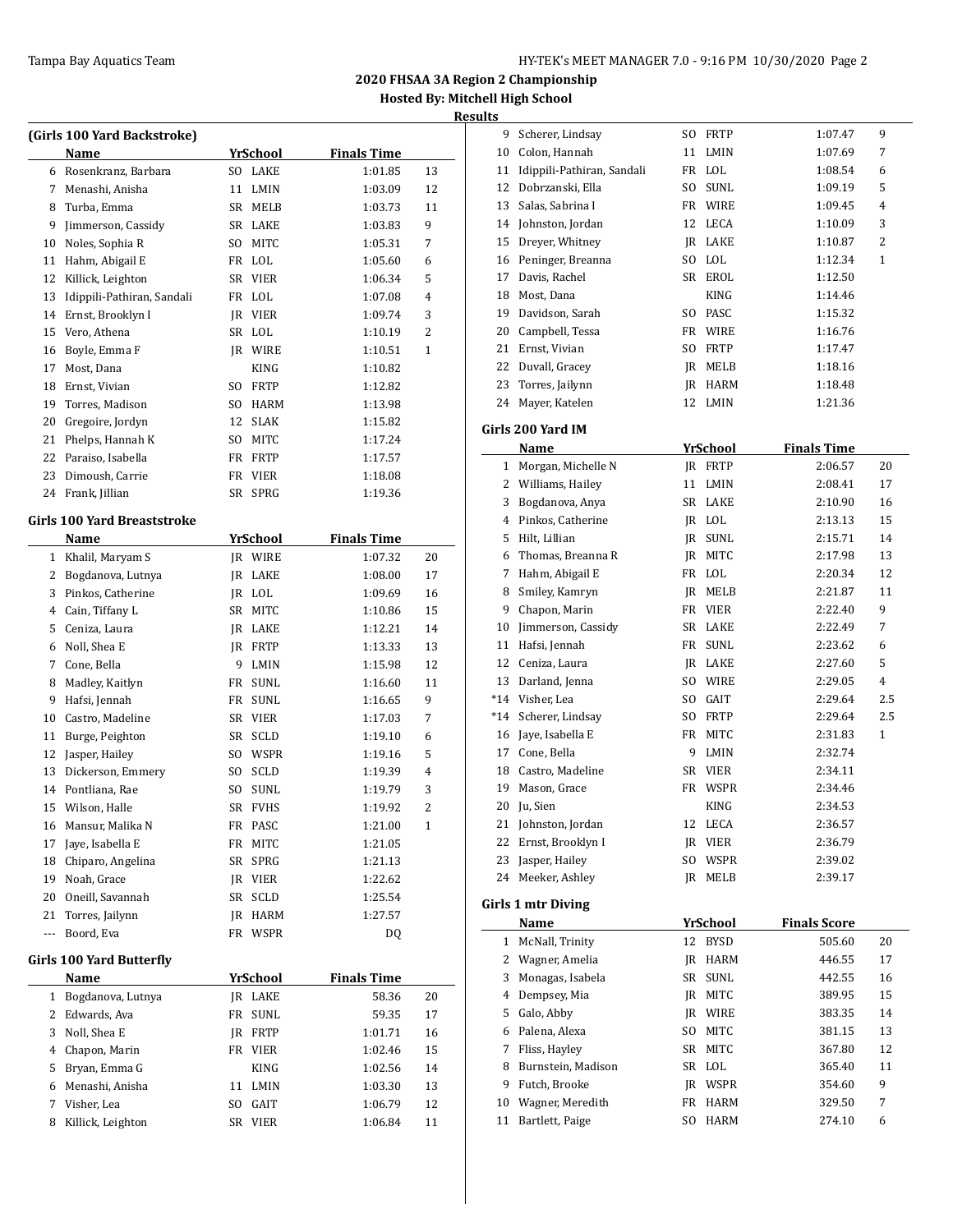**2020 FHSAA 3A Region 2 Championship**

**Hosted By: Mitchell High School**

#### **Results**

 $\overline{\phantom{a}}$ 

|    | (Girls 1 mtr Diving)                          |              | <b>Finals Score</b>                             |    |
|----|-----------------------------------------------|--------------|-------------------------------------------------|----|
|    | Name                                          | YrSchool     |                                                 |    |
| 12 | Sinagoga, Kacey                               | FR HARM      | 273.25                                          | 5  |
|    | Girls 200 Yard Freestyle Relay                |              |                                                 |    |
|    | Team                                          | <b>Relay</b> | <b>Finals Time</b>                              |    |
|    | 1 LAKE<br>1) Rosenkranz, Barbara SO           |              | 1:40.37<br>2) Bogdanova, Lutnya JR              | 40 |
|    | 3) Bogdanova, Anya SR                         |              | 4) Vignec, Olivia JR                            |    |
|    | 2 LOL                                         |              | 1:41.17                                         | 34 |
|    | 1) Ramsey, Jahzara FR                         |              | 2) Hahm, Abigail E FR                           |    |
|    | 3) Pinkos, Catherine JR                       |              | 4) Paquette, Apryl N SR                         |    |
| 3  | SUNL                                          |              | 1:41.50                                         | 32 |
|    | 1) Houck, Madison R SO                        |              | 2) Ewald, Amber JR                              |    |
|    | 3) Hilt, Lillian JR                           |              | 4) Sprague, Alex SR                             |    |
|    | 4 WSPR                                        |              | 1:48.83                                         | 30 |
|    | 1) Mason, Grace FR                            |              | 2) Jasper, Hailey SO                            |    |
|    | 3) Spinetti, Ella SO                          |              | 4) Mauter, Julia SR                             |    |
|    | 5 WIRE                                        |              | 1:49.05                                         | 28 |
|    | 1) Salas, Sabrina I FR                        |              | 2) Darland, Jenna SO                            |    |
|    | 3) Wieckowski, Kathleen JR                    |              | 4) Khalil, Maryam S JR                          |    |
|    | 6 HARM                                        |              | 1:49.15                                         | 26 |
|    | 1) Torres, Madison SO                         |              | 2) Osborne, Hailey SR                           |    |
|    | 3) Torres, Jailynn JR                         |              | 4) Steele, Sarina M SO                          |    |
|    | 7 MELB                                        |              | 1:50.39                                         | 24 |
|    | 1) Smiley, Kamryn JR                          |              | 2) Barton, Kahley JR                            |    |
|    | 3) Duvall, Gracey JR                          |              | 4) Smith, Savannah SR                           |    |
| 8  | LECA                                          |              | 1:50.95                                         | 22 |
|    | 1) Burkholder, Grace M 10                     |              | 2) Johnston, Jordan 12                          |    |
|    | 3) Shanks, Melanie A 12                       |              | 4) Henry, Katelyn M 12                          |    |
| 9  | SCLD                                          |              | 1:52.28                                         | 18 |
|    | 1) Morris, Mackenzie SR                       |              | 2) Dickerson, Emmery SO<br>4) Gardner, Falon SR |    |
| 10 | 3) Burge, Peighton SR<br>VIER                 |              | 1:54.49                                         | 14 |
|    | 1) Vargas, Janey FR                           |              | 2) Dimoush, Carrie FR                           |    |
|    | 3) Yumiceva, Ada SR                           |              | 4) Ernst, Lauren J JR                           |    |
| 11 | <b>MITC</b>                                   |              | 1:54.72                                         | 12 |
|    | 1) Miller, Catherine M JR                     |              | 2) Jaye, Isabella E FR                          |    |
|    | 3) Phelps, Hannah K SO                        |              | 4) Stefas, Athena JR                            |    |
| 12 | KING                                          |              | 1:56.29                                         | 10 |
|    | 1) Harpanto, Kaitlyn                          | 2) Ju, Sien  |                                                 |    |
|    | 3) Most, Dana                                 |              | 4) Bryan, Emma G                                |    |
| 13 | <b>EDGE</b>                                   |              | 1:56.55                                         | 8  |
|    | 1) Hall, Graysen SR                           |              | 2) Dauksch, Annie SR                            |    |
|    | 3) Strobeck, Jadyn FR                         |              | 4) Cunningham, Alexis JR                        |    |
| 14 | <b>SPRG</b>                                   |              | 1:57.40                                         | 6  |
|    | 1) Frank, Jillian SR                          |              | 2) Sallings, Abigail SO                         |    |
|    | 3) Owen, Emma SR                              |              | 4) Chiparo, Angelina SR                         |    |
| 15 | PASC                                          |              | 1:58.31                                         | 4  |
|    | 1) Davidson, Sarah SO                         |              | 2) Kurz, Lillian SR                             |    |
|    | 3) Wright, Casey L SO                         |              | 4) Lang, Kasey FR                               |    |
|    | 16 SLAK                                       |              | 2:02.09                                         | 2  |
|    | 1) Gregoire, Jordyn 12<br>3) Warr, Natalie 12 |              | 2) Peroni, Evelina 12                           |    |
|    |                                               |              | 4) Berger, Samantha 10                          |    |

|     | Girls 400 Yard Freestyle Relay     |                   |                               |    |
|-----|------------------------------------|-------------------|-------------------------------|----|
|     | Team                               | Relay             | <b>Finals Time</b>            |    |
| 1   | <b>FRTP</b>                        |                   | 3:40.43                       | 40 |
|     | 1) Kraf, Karis FR                  |                   | 2) Valdez-Velez, Alexa M JR   |    |
|     | 3) Joerin, Carly R JR              |                   | 4) Morgan, Michelle N JR      |    |
| 2   | MITC                               |                   | 3:51.78                       | 34 |
|     | 1) Thomas, Breanna R JR            |                   | 2) Noles, Sophia R SO         |    |
|     | 3) Colegrove, Ashley J JR          |                   | 4) Cain, Tiffany L SR         |    |
| 3   | LMIN                               |                   | 3:53.58                       | 32 |
|     | 1) Stires, Kaelynn 9               | 2) Cone, Bella 9  |                               |    |
|     | 3) Menashi, Anisha 11              |                   | 4) Williams, Hailey 11        |    |
|     | 4 VIER                             |                   | 3:56.83                       | 30 |
|     | 1) Chapon, Marin FR                |                   | 2) Killick, Leighton SR       |    |
|     | 3) Ernst, Brooklyn I JR            | 4) Elran, Neta FR |                               |    |
| 5.  | GATE                               |                   | 4:01.95                       | 28 |
|     | 1) Swim, Sarah SR                  |                   | 2) Kochensparger, Sydney K SR |    |
|     | 3) Soukup, Lily SO                 |                   | 4) Elfakir, Maryam SO         |    |
| 6   | LECA                               |                   | 4:02.35                       | 26 |
|     | 1) Henry, Katelyn M 12             |                   | 2) Johnston, Jordan 12        |    |
|     | 3) Shanks, Melanie A 12            |                   | 4) Burkholder, Grace M 10     |    |
| 7   | LOL                                |                   | 4:05.65                       | 24 |
|     | 1) Idippili-Pathiran, Sandali FR   |                   | 2) Adriani, Ava FR            |    |
|     | 3) Vero, Athena SR                 |                   | 4) Ramsey, Jahzara FR         |    |
| 8   | MELB                               |                   | 4:06.20                       | 22 |
|     | 1) Smiley, Kamryn JR               |                   | 2) Smith, Savannah SR         |    |
|     | 3) Meeker, Ashley JR               |                   | 4) Turba, Emma SR             |    |
| 9   | HARM                               |                   | 4:08.19                       | 18 |
|     | 1) Clark, Molly FR                 |                   | 2) Osborne, Hailey SR         |    |
|     | 3) Torres, Jailynn JR              |                   | 4) Steele, Sarina M SO        |    |
| 10  | WIRE                               |                   | 4:12.61                       | 14 |
|     | 1) Blakewood, Ella SJR             |                   | 2) Fleming, Catherine JR      |    |
|     | 3) Simovonisk, Aleksandra JR       |                   | 4) Thompson, Sydney M JR      |    |
| 11  | <b>SCLD</b>                        |                   | 4:16.71                       | 12 |
|     | 1) Corchado, Sarai SO              |                   | 2) Lamb, Mollie FR            |    |
|     | 3) Dickerson, Emmery SO            |                   | 4) Morris, Savannah FR        |    |
| 12  | <b>EDGE</b>                        |                   | 4:19.53                       | 10 |
|     | 1) Hall, Graysen SR                |                   | 2) Dauksch, Annie SR          |    |
|     | 3) Palmer, Charlotte JR            |                   | 4) Cunningham, Alexis JR      |    |
| 13  | PASC                               |                   | 4:33.03                       | 8  |
|     | 1) Davidson, Sarah SO              |                   | 2) Kurz, Lillian SR           |    |
|     | 3) Wright, Casey L SO              |                   | 4) Lang, Kasey FR             |    |
| 14  | SPRG                               |                   | 4:44.43                       | 6  |
|     | 1) Rios, Kaylie SO                 |                   | 2) Sheppard, Gianna SO        |    |
|     | 3) McCall, Hayley SO               |                   | 4) Hamel, Breayauna SO        |    |
| --- | WSPR                               |                   | DQ                            |    |
|     | 1) Reichert, Kelsey FR             |                   | 2) Rose, Samantha FR          |    |
|     | 3) Elzey, Emma SO                  |                   | 4) Spinetti, Ella SO          |    |
| --- | LAKE                               |                   | DQ                            |    |
|     | 1) Jimmerson, Cassidy SR           |                   | 2) Ceniza, Laura JR           |    |
|     | 3) LeVasseur, Charlotte FR         |                   | 4) Mabito, Megan SR           |    |
|     | <b>Girls 200 Yard Medley Relay</b> |                   |                               |    |

## **Team Relay Finals Time** 1 LAKE 1:51.77 40

- 1) Rosenkranz, Barbara SO 2) Bogdanova, Lutnya JR 3) Bogdanova, Anya SR 4) Vignec, Olivia JR
-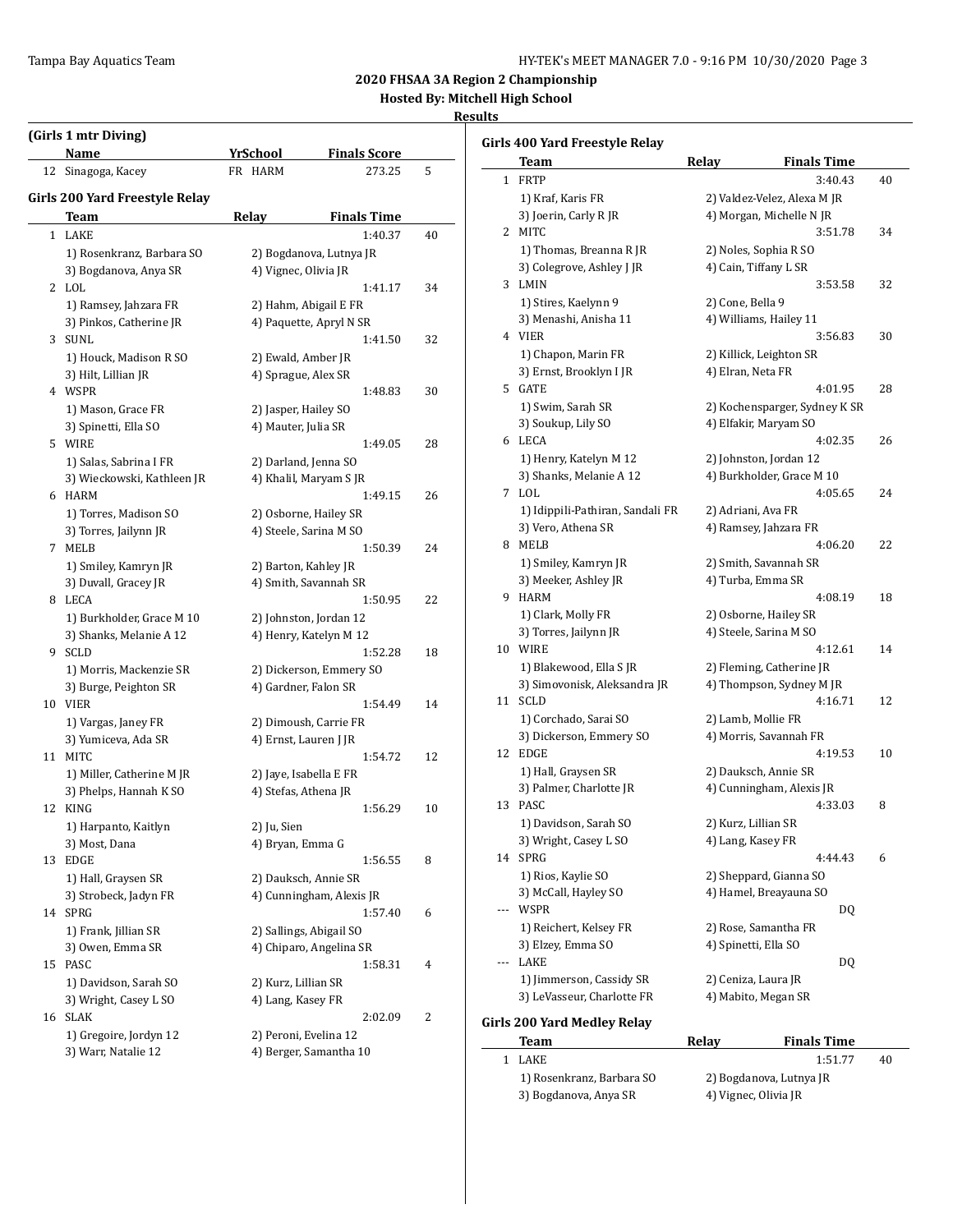#### **Results**

|    | (Girls 200 Yard Medley Relay)    |                     |                            |    |
|----|----------------------------------|---------------------|----------------------------|----|
|    | Team                             | Relay               | <b>Finals Time</b>         |    |
| 2  | SUNL                             |                     | 1:53.71                    | 34 |
|    | 1) Ewald, Amber JR               | 2) Hilt, Lillian JR |                            |    |
|    | 3) Houck, Madison R SO           |                     | 4) Sprague, Alex SR        |    |
|    | 3 LOL                            |                     | 1:56.38                    | 32 |
|    | 1) Hahm, Abigail E FR            |                     | 2) Pinkos, Catherine JR    |    |
|    | 3) Idippili-Pathiran, Sandali FR |                     | 4) Paquette, Apryl N SR    |    |
|    | 4 LMIN                           |                     | 1:56.85                    | 30 |
|    | 1) Menashi, Anisha 11            | 2) Cone, Bella 9    |                            |    |
|    | 3) Williams, Hailey 11           |                     | 4) Stires, Kaelynn 9       |    |
|    | 5 VIER                           |                     | 1:57.27                    | 28 |
|    | 1) Elran, Neta FR                |                     | 2) Castro, Madeline SR     |    |
|    | 3) Chapon, Marin FR              |                     | 4) Ernst, Lauren J JR      |    |
| 6  | MITC                             |                     | 1:59.05                    | 26 |
|    | 1) Noles, Sophia R SO            |                     | 2) Thomas, Breanna R JR    |    |
|    | 3) Cain, Tiffany L SR            |                     | 4) Colegrove, Ashley J JR  |    |
| 7  | WIRE                             |                     | 1:59.78                    | 24 |
|    | 1) Darland, Jenna SO             |                     | 2) Khalil, Maryam S JR     |    |
|    | 3) Salas, Sabrina I FR           |                     | 4) Wieckowski, Kathleen JR |    |
|    | 8 WSPR                           |                     | 2:00.40                    | 22 |
|    | 1) Mauter, Julia SR              |                     | 2) Jasper, Hailey SO       |    |
|    | 3) Mason, Grace FR               |                     | 4) Spinetti, Ella SO       |    |
| 9  | FRTP                             |                     | 2:01.97                    | 18 |
|    | 1) Matthews, Katherine SR        | 2) Noll, Shea E JR  |                            |    |
|    | 3) Scherer, Alyson M SR          |                     | 4) Scherer, Lindsay SO     |    |
| 10 | <b>GATE</b>                      |                     | 2:09.61                    | 14 |
|    | 1) Kochensparger, Sydney K SR    |                     | 2) Soukup, Lily SO         |    |
|    | 3) Elfakir, Maryam SO            |                     | 4) Swim, Sarah SR          |    |
| 11 | <b>MELB</b>                      |                     | 2:10.60                    | 12 |
|    | 1) Turba, Emma SR                |                     | 2) Mohrman, Sailor SR      |    |
|    | 3) Duvall, Gracey JR             |                     | 4) Barton, Kahley JR       |    |
| 12 | <b>SCLD</b>                      |                     | 2:12.03                    | 10 |
|    | 1) Lamb, Mollie FR               |                     | 2) Burge, Peighton SR      |    |
|    | 3) Corchado, Sarai SO            |                     | 4) Gardner, Falon SR       |    |
| 13 | KING                             |                     | 2:17.06                    | 8  |
|    | 1) Harpanto, Kaitlyn             |                     | 2) Bryan, Emma G           |    |
|    | 3) Ju, Sien                      | 4) Most, Dana       |                            |    |
| 14 | PASC                             |                     | 2:17.72                    | 6  |
|    | 1) Lang, Kasey FR                |                     | 2) Mish, Rachel JR         |    |
|    | 3) Jayne, Summer SR              |                     | 4) Davidson, Sarah SO      |    |
| 15 | HARM                             |                     | 2:18.64                    | 4  |
|    | 1) Magner, Kielee FR             | 2) Reid, Emily SR   |                            |    |
|    | 3) Herbst, Rayna FR              |                     | 4) Clark, Caroline SR      |    |
| 16 | SPRG                             |                     | 2:20.83                    | 2  |
|    | 1) Sallings, Abigail SO          |                     | 2) Chiparo, Angelina SR    |    |
|    | 3) Frank, Jillian SR             |                     | 4) Owen, Emma SR           |    |

#### **Boys 50 Yard Freestyle**

|   | Name                |     | YrSchool    | <b>Finals Time</b> |       |    |
|---|---------------------|-----|-------------|--------------------|-------|----|
| 1 | Ramsey, Zuri        | SR. | LOL         |                    | 20.97 | 20 |
|   | 2 Jenks, Jonathan T | SR  | <b>SCLD</b> |                    | 21.77 | 17 |
| 3 | Noles, Ian J        | SR  | MITC        |                    | 22.20 | 16 |
|   | 4 Silva, Emanuel A  | SR. | WIRE        |                    | 22.27 | 15 |
|   | 5 Cannon, Zachary   | IR  | GAIT        |                    | 22.36 | 14 |
| 6 | Ittera, Grantley    | 12  | LMIN        |                    | 22.46 | 13 |
| 7 | Stark, Jonathan     | 11  | <b>LMIN</b> |                    | 22.56 | 12 |
| 8 | Chen, Yuheng        | IR  | <b>WIRE</b> |                    | 22.59 | 11 |
|   |                     |     |             |                    |       |    |

| uits         |                                |      |                           |                    |                |
|--------------|--------------------------------|------|---------------------------|--------------------|----------------|
| 9            | Faherty, Patrick C             |      | JR MELB                   | 22.68              | 9              |
| 10           | Cabot, Austin                  |      | SR HARM                   | 23.03              | 7              |
| 11           | Thai, Alex                     | SO.  | SUNL                      | 23.05              | 6              |
| 12           | Gibson, Mikey                  |      | SR MELB                   | 23.29              | 5              |
|              | 13 Gardner, Jack R             |      | SR FRTP                   | 23.54              | $\overline{4}$ |
| 14           | Williams, Zachary              |      | IR EDGE                   | 23.89              | 3              |
| 15           | Reeves, Colby                  | 12   | LMIN                      | 23.98              | 2              |
| 16           | Choquette, Charles             |      | SR SPRG                   | 24.62              | 1              |
| 17           | Stadnik, Nathaniel             |      | SR VIER                   | 24.69              |                |
|              | 18 Harrie, Connor A            | SO.  | PASC                      | 24.94              |                |
|              | 19 Steiger, Blake              |      | <b>IR WEAP</b>            | 25.05              |                |
| 20           | Marr, Seth                     |      | JR HTPB                   | 25.10              |                |
|              | 21 Latony, Aiden               |      | SR SCLD                   | 25.21              |                |
|              | *22 Garcia, Andres             | 11   | <b>BYSD</b>               | 25.41              |                |
| *22          | McNulty, Aydan                 |      | JR SCLD                   | 25.41              |                |
| 24           | Moore, Ezra                    | SO - | <b>HARM</b>               | 27.54              |                |
|              |                                |      |                           |                    |                |
|              | <b>Boys 100 Yard Freestyle</b> |      |                           | <b>Finals Time</b> |                |
| $\mathbf{1}$ | Name                           |      | <b>YrSchool</b><br>SR LOL | 47.04              | 20             |
|              | Ramsey, Zuri                   | SR   | <b>SCLD</b>               |                    | 17             |
| 2            | Jenks, Jonathan T              |      |                           | 48.52              |                |
| 3            | Noles, Ian J                   |      | SR MITC                   | 48.71              | 16             |
|              | 4 Chen, Yuheng                 |      | <b>IR WIRE</b>            | 48.99              | 15             |
|              | 5 Cannon, Zachary              |      | JR GAIT                   | 49.16              | 14             |
|              | 6 Ittera, Grantley             | 12   | LMIN                      | 49.77              | 13             |
| 7            | Peng, David                    |      | KING                      | 50.18              | 12             |
| 8            | Silva, Emanuel A               |      | SR WIRE                   | 51.11              | 11             |
| 9            | Reeves, Colby                  |      | 12 LMIN                   | 51.76              | 9              |
| 10           | Vasquez, Alex                  |      | SO LAKE                   | 52.49              | 7              |
| 11           | Quiroz, Roberto                |      | IR GATE                   | 53.72              | 6              |
| 12           | Rosochowicz, Aidyn K           |      | SO LOL                    | 54.56              | 5              |
| 13           | Stebbins, Brandon              | 10   | LMIN                      | 54.84              | 4              |
| 14           | Davis, Jackson                 | SO.  | MITC                      | 55.61              | 3              |
| 15           | Gardner, Jack R                |      | SR FRTP                   | 57.10              | 2              |
| 16           | Ashley, Joseph                 |      | JR HARM                   | 57.17              | 1              |
|              | 17 Walczak, Arthur             |      | FR SPRG                   | 57.19              |                |
| 18           | Smith, Nathan                  | SO.  | HARM                      | 57.28              |                |
| 19           | Lindner, Alfred                | FR   | <b>WSPR</b>               | 57.81              |                |
| 20           | Lee, Justin                    | IR   | <b>VIER</b>               | 58.23              |                |
| 21           | Ledee, Noah                    |      | SR GAIT                   | 1:00.14            |                |
| 22           | Marciniak, Austin              | SR   | SCLD                      | 1:00.15            |                |
| 23           | Tuberquia, Juan                |      | JR EDGE                   | 1:00.18            |                |
| 24           | Bosse, John                    |      | JR WSPR                   | 1:00.19            |                |
|              | <b>Boys 200 Yard Freestyle</b> |      |                           |                    |                |
|              | Name                           |      | <u>YrSchool</u>           | <b>Finals Time</b> |                |
| $\mathbf{1}$ | Kopel, Zachary M               |      | SR FRTP                   | 1:45.53            | 20             |
| 2            | Thomas, Ben J                  | SR   | MITC                      | 1:46.77            | 17             |
| 3            | Gomez, Matthew H               |      | SR WIRE                   | 1:49.22            | 16             |
|              | 4 Peng, David                  |      | KING                      | 1:49.75            | 15             |
| 5            | Fischer, Harrison              |      | JR MITC                   | 1:50.97            | 14             |
|              | 6 Allen, Hunter                | 10   | <b>BYSD</b>               | 1:51.90            | 13             |
| 7            | Martin, Caleb                  |      | SR VIER                   | 1:54.50            | 12             |
| 8            | Fournand, Antoine              |      | JR MITC                   | 1:55.07            | 11             |
| 9            | Udagawa, Ethan M               | SO   | FRTP                      | 1:55.95            | 9              |
| 10           | Tanon, Alexander G             |      | JR HARM                   | 1:57.50            | 7              |
| 11           | Costa, Colin                   | 10   | LMIN                      | 1:58.58            | 6              |
|              |                                |      |                           |                    |                |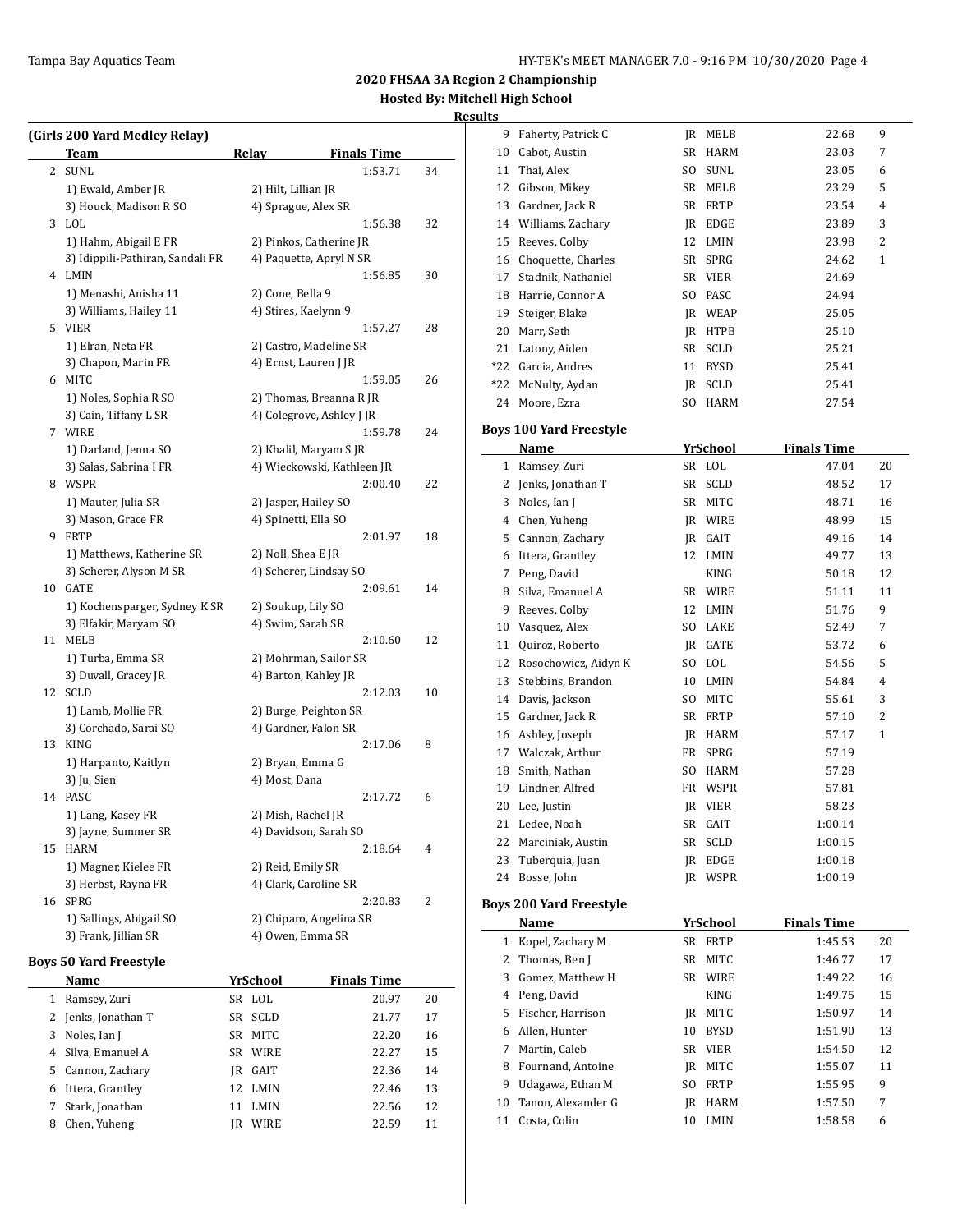| (Boys 200 Yard Freestyle) |                      |     |             |             |   |  |  |
|---------------------------|----------------------|-----|-------------|-------------|---|--|--|
|                           | Name                 |     | YrSchool    | Finals Time |   |  |  |
| 12                        | Ambrose, Josh        | 9   | <b>LECA</b> | 1:59.22     | 5 |  |  |
| 13                        | Rosochowicz, Aidyn K | SO. | LOL.        | 1:59.29     | 4 |  |  |
| 14                        | Tsiabasis, John      | SR  | MITC.       | 2:00.21     | 3 |  |  |
| 15                        | Steiger, Blake       | IR  | WEAP        | 2:00.27     | 2 |  |  |
| 16                        | Canfield, Connor     | FR  | SUNL        | 2:00.76     | 1 |  |  |
| 17                        | Knuckles, Reid T     | SO. | <b>WIRE</b> | 2:05.73     |   |  |  |
| 18                        | Marciniak, Austin    | SR  | SCLD        | 2:05.83     |   |  |  |
| 19                        | Walczak, Arthur      | FR  | <b>SPRG</b> | 2:06.48     |   |  |  |
| 20                        | Carrero, Quentin     |     | SR PASC     | 2:07.27     |   |  |  |
| 21                        | Davis, James         | SR  | MELB        | 2:07.75     |   |  |  |
| 22                        | Ashley, Joseph       | IR  | <b>HARM</b> | 2:11.76     |   |  |  |
| 23                        | Lonsdale, Elliott    | IR  | GATE        | 2:13.46     |   |  |  |
|                           | Quiroz, Roberto      | IR  | GATE        | DQ          |   |  |  |
|                           |                      |     |             |             |   |  |  |

## **Boys 500 Yard Freestyle**

| Name |                     |           | YrSchool    | <b>Finals Time</b> |                |
|------|---------------------|-----------|-------------|--------------------|----------------|
| 1    | Kopel, Zachary M    | SR        | <b>FRTP</b> | 4:45.60            | 20             |
| 2    | Thomas, Ben J       | <b>SR</b> | MITC        | 4:54.40            | 17             |
| 3    | Allen, Hunter       | 10        | <b>BYSD</b> | 5:01.93            | 16             |
| 4    | Fischer, Harrison   | IR        | <b>MITC</b> | 5:06.25            | 15             |
| 5    | Essen, Jonathan     | 11        | LMIN        | 5:07.42            | 14             |
| 6    | Udagawa, Ethan M    | SO.       | <b>FRTP</b> | 5:09.44            | 13             |
| 7    | Dangerfield, Dylan  | IR        | <b>WSPR</b> | 5:10.63            | 12             |
| 8    | Tanon, Alexander G  | IR        | <b>HARM</b> | 5:16.13            | 11             |
| 9    | Ambrose, Josh       | 9         | <b>LECA</b> | 5:19.76            | 9              |
| 10   | Morgan III, Glynn R | <b>SR</b> | <b>FRTP</b> | 5:22.45            | 7              |
| 11   | Canfield, Connor    | FR        | <b>SUNL</b> | 5:29.20            | 6              |
| 12   | Adlao, Giles        | <b>JR</b> | SPRG        | 5:31.79            | 5              |
| 13   | Porter, Jackson G   | FR        | <b>WIRE</b> | 5:31.91            | 4              |
| 14   | Tsiabasis, John     | <b>SR</b> | <b>MITC</b> | 5:32.74            | 3              |
| 15   | Duong, Tien         | SO.       | <b>SUNL</b> | 5:43.66            | $\overline{2}$ |
| 16   | Izzo, Logan A       | <b>SR</b> | <b>MITC</b> | 5:45.25            | $\mathbf{1}$   |
| 17   | Valcarce, Sebastian | FR        | <b>MELB</b> | 5:50.68            |                |
| 18   | Lafountain, William | <b>SR</b> | <b>HARM</b> | 5:50.90            |                |
| 19   | Sampson, Rhys       | FR        | <b>EDGE</b> | 5:51.12            |                |
| 20   | Smith, Gunnar       | <b>SR</b> | <b>MELB</b> | 5:55.35            |                |
| 21   | Cone, Quinn         | 9         | LMIN        | 5:55.52            |                |
| 22   | Wotton, Ethan       | <b>SR</b> | <b>VIER</b> | 5:59.14            |                |
| 23   | Lonsdale, Elliott   | <b>JR</b> | <b>GATE</b> | 5:59.18            |                |
| 24   | Cruz, Karl          | SO        | <b>VIER</b> | 6:14.16            |                |

### **Boys 100 Yard Backstroke**

 $\overline{\phantom{0}}$ 

|    | Name                    |    | YrSchool    | <b>Finals Time</b> |    |
|----|-------------------------|----|-------------|--------------------|----|
| 1  | Karpur, Rishi           |    | <b>KING</b> | 54.11              | 20 |
| 2  | Luo, Eden               |    | <b>KING</b> | 56.61              | 17 |
| 3  | McCloskey, Michael J    | SΟ | <b>LOL</b>  | 57.71              | 16 |
| 4  | Gibson, Mikey           | SR | <b>MELB</b> | 58.35              | 15 |
| 5  | Costa, Colin            | 10 | <b>LMIN</b> | 58.41              | 14 |
| 6  | McDonald, Delyn         | IR | <b>GATE</b> | 1:00.12            | 13 |
| 7  | DeTillio, Cayden        | FR | <b>SUNL</b> | 1:00.17            | 12 |
| 8  | Cash, Bryce N           | 12 | <b>SLAK</b> | 1:00.64            | 11 |
| 9  | Elliot. Dillon          | SR | <b>MELB</b> | 1:01.11            | 9  |
| 10 | Stebbins, Brandon       | 10 | LMIN        | 1:01.34            | 7  |
| 11 | Ruggiero, Christopher D | IR | <b>FRTP</b> | 1:01.54            | 6  |
| 12 | Davis, James            | SR | <b>MELB</b> | 1:01.59            | 5  |

| uits                     |                                   |     |                    |                    |                |  |
|--------------------------|-----------------------------------|-----|--------------------|--------------------|----------------|--|
| 13                       | Carrero, Quentin                  |     | SR PASC            | 1:01.61            | $\overline{4}$ |  |
| 14                       | Velmakin, Ivan                    | 9   | LMIN               | 1:02.04            | 3              |  |
| 15                       | Jordan, Jacob                     |     | EROL               | 1:03.27            | 2              |  |
| 16                       | Lee, Justin                       |     | JR VIER            | 1:06.51            | 1              |  |
| 17                       | Garcia, Andres                    | 11  | <b>BYSD</b>        | 1:07.94            |                |  |
|                          | 18 Quell, Michael                 |     | JR SPRG            | 1:07.96            |                |  |
|                          | 19 Knuckles, Reid T               |     | SO WIRE            | 1:08.03            |                |  |
| 20                       | Tang, Flavio                      |     | JR GAIT            | 1:09.04            |                |  |
| 21                       | Alvarez, Logan                    |     | SR WIRE            | 1:09.55            |                |  |
|                          | 22 Schaeffer, Cole M              |     | FR MITC            | 1:10.04            |                |  |
|                          | 23 Porter, Jackson G              |     | FR WIRE            | 1:10.99            |                |  |
| $\overline{\phantom{a}}$ | Mantilla, Luan                    |     | SR LOL             | DQ                 |                |  |
|                          | <b>Boys 100 Yard Breaststroke</b> |     |                    |                    |                |  |
|                          | Name                              |     |                    | <b>Finals Time</b> |                |  |
|                          |                                   |     | YrSchool           |                    |                |  |
|                          | 1 Sutek, Griffin T                |     | SR LOL             | 1:00.61            | 20             |  |
| 3                        | 2 Faherty, Patrick C              | SO. | JR MELB<br>SUNL    | 1:01.39            | 17<br>16       |  |
|                          | Thai, Alex                        |     |                    | 1:03.03            |                |  |
| 4                        | Stadnik, Nathaniel                |     | SR VIER            | 1:06.23            | 15             |  |
| 5                        | Flaherty, Zachary                 |     | SR GATE            | 1:06.30            | 14             |  |
| 6                        | Elamrani, Othmane                 |     | 10 LMIN            | 1:08.26            | 13             |  |
| 7                        | McNulty, Aydan                    |     | JR SCLD            | 1:08.84            | 12             |  |
| 8                        | Smith, Nathan                     |     | SO HARM<br>IR MITC | 1:09.91            | 11<br>9        |  |
| 9                        | Marquis, Tyler R                  |     | SR SCLD            | 1:10.99            |                |  |
| 10                       | McCormick, Travis                 |     |                    | 1:11.08            | 7              |  |
| 11                       | Zapata, Jean-Carlo                |     | KING               | 1:11.21            | 6              |  |
| 12                       | Oneill, Spencer                   |     | SR SCLD            | 1:12.05            | 5              |  |
| 13                       | Needham, Braeden                  |     | SR VIER            | 1:12.54            | 4              |  |
| 14                       | Rodriguez Armada, Diego           |     | JR LAKE            | 1:12.99            | 3              |  |
| 15                       | Petrocelli, Nicholas R            |     | SO FRTP            | 1:13.85            | 2              |  |
|                          | 16 Carlock, Cole                  |     | 12 LECA            | 1:14.38            | 1              |  |
| 17                       | Serdynski, Christian              |     | JR PASC            | 1:14.50            |                |  |
| 18                       | Trejo, Angel                      |     | SR SCLD            | 1:15.46            |                |  |
| 19                       | Dunn, Jacob M                     | 10  | SLAK               | 1:15.51            |                |  |
| 20                       | Chou, Wyatt                       |     | JR VIER            | 1:15.70            |                |  |
| 21                       | Crume, Davis                      |     | FR WIRE            | 1:16.23            |                |  |
| 22                       | Ni, Zi                            |     | SR FVHS            | 1:16.78            |                |  |
| 23                       | Davis, Jackson                    | SO. | MITC               | 1:17.63            |                |  |
| ---                      | Rojas, Juan Diego                 | 10  | LMIN               | DQ                 |                |  |
|                          | <b>Boys 100 Yard Butterfly</b>    |     |                    |                    |                |  |
|                          | Name                              |     | <u>YrSchool</u>    | <b>Finals Time</b> |                |  |
| $\mathbf 1$              | Karpur, Rishi                     |     | KING               | 52.81              | 20             |  |
| 2                        | Porter, Noah                      |     | JR WIRE            | 53.84              | 17             |  |
| 3                        | Cabot, Austin                     |     | SR HARM            | 53.90              | 16             |  |
| 4                        | Stark, Jonathan                   | 11  | LMIN               | 55.13              | 15             |  |
| 5                        | McCloskey, Michael J              | SO  | <b>LOL</b>         | 55.96              | 14             |  |
| 6                        | Martin, Caleb                     |     | SR VIER            | 56.47              | 13             |  |
| 7                        | McNab. Garret P                   | FR  | <b>LOL</b>         | 56.61              | 12             |  |
| 8                        | Gomez, Matthew H                  | SR  | WIRE               | 56.69              | 11             |  |
| 9                        | Sutek, Griffin T                  |     | SR LOL             | 56.72              | 9              |  |
|                          |                                   |     |                    |                    |                |  |

|    | Name                 |    | YrSchool    | Finals Time |    |  |
|----|----------------------|----|-------------|-------------|----|--|
| 1  | Karpur, Rishi        |    | <b>KING</b> | 52.81       | 20 |  |
| 2  | Porter, Noah         | IR | WIRE        | 53.84       | 17 |  |
| 3  | Cabot, Austin        | SR | <b>HARM</b> | 53.90       | 16 |  |
| 4  | Stark, Jonathan      | 11 | LMIN        | 55.13       | 15 |  |
| 5  | McCloskey, Michael J | SO | <b>LOL</b>  | 55.96       | 14 |  |
| 6  | Martin, Caleb        | SR | VIER        | 56.47       | 13 |  |
| 7  | McNab, Garret P      | FR | LOL         | 56.61       | 12 |  |
| 8  | Gomez, Matthew H     |    | SR WIRE     | 56.69       | 11 |  |
| 9  | Sutek, Griffin T     |    | SR LOL      | 56.72       | 9  |  |
| 10 | Love, Matthew        | 12 | <b>BYSD</b> | 57.24       | 7  |  |
| 11 | Cash, Bryce N        | 12 | <b>SLAK</b> | 57.82       | 6  |  |
| 12 | Fournand, Antoine    | IR | <b>MITC</b> | 58.39       | 5  |  |
| 13 | Elliot, Dillon       | SR | MELB        | 58.51       | 4  |  |
| 14 | Karpur, Rahul        |    | <b>KING</b> | 58.56       | 3  |  |
| 15 | Utrera, Anibal       | IR | GAIT        | 58.60       | 2  |  |
|    |                      |    |             |             |    |  |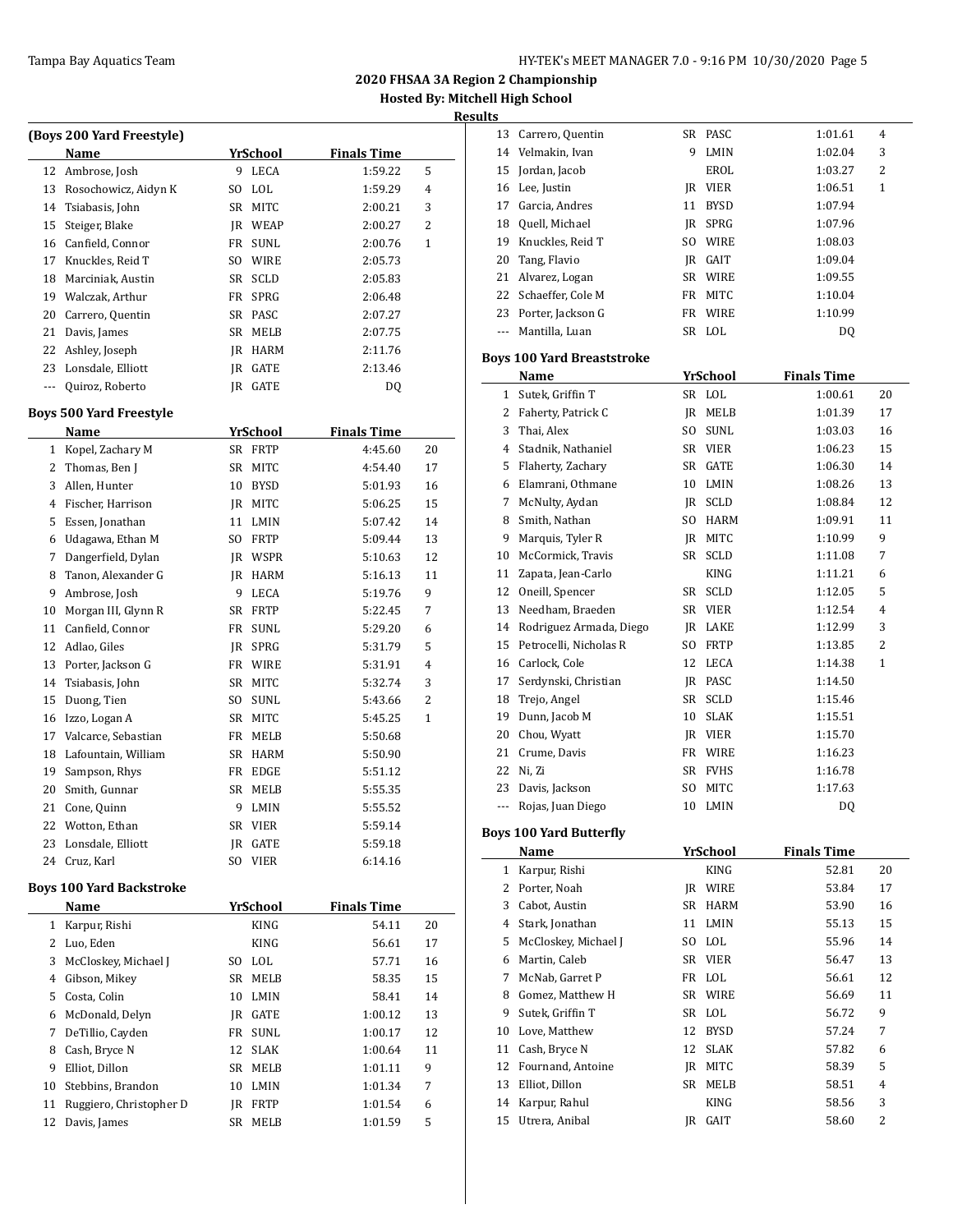#### **Results**

|                          | (Boys 100 Yard Butterfly)            |     |                 |                        |              |
|--------------------------|--------------------------------------|-----|-----------------|------------------------|--------------|
|                          | Name                                 |     | <b>YrSchool</b> | <b>Finals Time</b>     |              |
| 16                       | Morgan III, Glynn R                  |     | SR FRTP         | 59.12                  | $\mathbf{1}$ |
|                          | 17 Childers, Robert B                |     | IR WIRE         | 59.84                  |              |
|                          | 18 Arbelaez, Sebastian               |     | SR LOL          | 59.88                  |              |
|                          | 19 Ruggiero, Christopher D           |     | JR FRTP         | 1:00.37                |              |
|                          | 20 Ambrose, Noah B                   |     | 11 LECA         | 1:01.72                |              |
| 21                       | DeTillio, Cayden                     |     | FR SUNL         | 1:02.14                |              |
|                          | 22 Houck, Jackson R                  | SO  | SUNL            | 1:02.32                |              |
|                          | 23 Velmakin, Ivan                    | 9   | LMIN            | 1:03.30                |              |
| 24                       | Choquette, Charles                   |     | SR SPRG         | 1:03.87                |              |
|                          | Boys 200 Yard IM                     |     |                 |                        |              |
|                          | Name                                 |     | YrSchool        | <b>Finals Time</b>     |              |
| $\mathbf{1}$             | Porter, Noah                         |     | JR WIRE         | 2:01.14                | 20           |
|                          | 2 Luo, Eden                          |     | <b>KING</b>     | 2:01.55                | 17           |
|                          | 3 McNab, Garret P                    |     | FR LOL          | 2:05.80                | 16           |
|                          | 4 Essen, Jonathan                    |     | 11 LMIN         | 2:06.22                | 15           |
|                          | 5 Vasquez, Alex                      |     | SO LAKE         | 2:07.44                | 14           |
|                          | 6 Dangerfield, Dylan                 |     | <b>IR WSPR</b>  | 2:09.71                | 13           |
|                          | 7 Utrera, Anibal                     |     | JR GAIT         | 2:10.29                | 12           |
| 8                        | Karpur, Rahul                        |     | KING            | 2:13.42                | 11           |
| 9                        | Duong, Tien                          |     | SO SUNL         | 2:14.05                | 9            |
|                          | 10 Houck, Jackson R                  |     | SO SUNL         | 2:14.69                | 7            |
| 11                       | O'Grady, Harrison                    |     | SR MITC         | 2:14.82                | 6            |
| 12                       | Rojas, Juan Diego                    |     | 10 LMIN         | 2:15.36                | 5            |
| 13                       | McCormick, Travis                    |     | SR SCLD         | 2:15.79                | 4            |
|                          | 14 Elamrani, Othmane                 |     | 10 LMIN         | 2:16.12                | 3            |
| 15                       | McDonald, Delyn                      |     |                 |                        | 2            |
|                          |                                      |     | JR GATE         | 2:16.40                |              |
|                          | 16 Flaherty, Zachary                 |     | SR GATE         | 2:18.43                | 1            |
| 17                       | Dunn, Jacob M                        |     | 10 SLAK         | 2:22.47                |              |
|                          | 18 Arbelaez, Sebastian               |     | SR LOL          | 2:23.39                |              |
| 19                       | Ambrose, Noah B                      |     | 11 LECA         | 2:23.49                |              |
| 20                       | Lafountain, William                  |     | SR HARM         | 2:24.67                |              |
| 21                       | Adlao, Giles                         |     | JR SPRG         | 2:24.69                |              |
| 22                       | Quell, Michael                       |     | IR SPRG         | 2:24.94                |              |
| 23                       | Sampson, Rhys                        |     | FR EDGE         | 2:26.90                |              |
| $\overline{\phantom{a}}$ | Defriece, Ashton                     |     | 12 LMIN         | DQ                     |              |
|                          | <b>Boys 1 mtr Diving</b>             |     |                 |                        |              |
|                          | <b>Name</b>                          |     | <b>YrSchool</b> | <b>Finals Score</b>    |              |
| 1                        | Gandy, Mason                         |     | SR LOL          | 430.45                 | 20           |
| 2                        | Adams, Koen                          | SR  | LAKE            | 408.40                 | 17           |
|                          | 3 Chamberland, James                 |     | SR KATH         | 320.55                 | 16           |
|                          | 4 Heinz, Sam                         | 12  | LECA            | 285.70                 | 15           |
|                          | 5 McCommon, Lane                     |     | JR HARM         | 283.05                 | 14           |
|                          | 6 Bartlett, Bradley                  | JR  | HARM            | 246.45                 | 13           |
| 7                        | Hinman, Tanner                       | SO. | HARM            | 243.30                 | 12           |
|                          | <b>Boys 200 Yard Freestyle Relay</b> |     |                 |                        |              |
|                          | <b>Team</b>                          |     | <b>Relay</b>    | <b>Finals Time</b>     |              |
| $\mathbf{1}$             | <b>WIRE</b>                          |     |                 | 1:30.89                | 40           |
|                          | 1) Silva, Emanuel A SR               |     |                 | 2) Gomez, Matthew H SR |              |
|                          | 3) Porter, Noah JR                   |     |                 | 4) Chen, Yuheng JR     |              |
|                          | 2 LOL                                |     |                 | 1:32.15                | 34           |
|                          | 1) McCloskey, Michael J SO           |     |                 | 2) Sutek, Griffin T SR |              |
|                          | 3) McNab, Garret P FR                |     |                 | 4) Ramsey, Zuri SR     |              |
|                          |                                      |     |                 |                        |              |

| 3  | MITC                       |                           | 1:33.23 | 32 |
|----|----------------------------|---------------------------|---------|----|
|    | 1) Fournand, Antoine JR    | 2) Fischer, Harrison JR   |         |    |
|    | 3) Thomas, Ben J SR        | 4) Noles, Ian J SR        |         |    |
| 4  | MELB                       |                           | 1:33.52 | 30 |
|    | 1) Faherty, Patrick C JR   | 2) Smith, Gunnar SR       |         |    |
|    | 3) Valcarce, Sebastian FR  | 4) Gibson, Mikey SR       |         |    |
| 5  | <b>SCLD</b>                |                           | 1:35.58 | 28 |
|    | 1) Jenks, Jonathan T SR    | 2) McCormick, Travis SR   |         |    |
|    | 3) McNulty, Aydan JR       | 4) Latony, Aiden SR       |         |    |
| 6  | SUNL                       |                           | 1:36.06 | 26 |
|    | 1) DeTillio, Cayden FR     | 2) Thai, Alex SO          |         |    |
|    | 3) Houck, Jackson R SO     | 4) Duong, Tien SO         |         |    |
| 7  | <b>HARM</b>                |                           | 1:37.36 | 24 |
|    | 1) Lafountain, William SR  | 2) Smith, Nathan SO       |         |    |
|    | 3) Tanon, Alexander G JR   | 4) Cabot, Austin SR       |         |    |
| 8  | LMIN                       |                           | 1:38.08 | 22 |
|    |                            |                           |         |    |
|    | 1) Stebbins, Brandon 10    | 2) Defriece, Ashton 12    |         |    |
|    | 3) Velmakin, Ivan 9        | 4) Reeves, Colby 12       |         |    |
| 9  | GAIT                       |                           | 1:38.57 | 18 |
|    | 1) Utrera, Anibal JR       | 2) Ledee, Noah SR         |         |    |
|    | 3) Tang, Flavio JR         | 4) Cannon, Zachary JR     |         |    |
| 10 | <b>BYSD</b>                |                           | 1:39.12 | 14 |
|    | 1) Love, Matthew 12        | 2) Garcia, Andres 11      |         |    |
|    | 3) Sargente, Rocco 12      | 4) Allen, Hunter 10       |         |    |
| 11 | <b>EDGE</b>                |                           | 1:41.16 | 12 |
|    | 1) Herbster, Elijah FR     | 2) Sampson, Rhys FR       |         |    |
|    | 3) Iliffe, Edward SR       | 4) Williams, Zachary JR   |         |    |
| 12 | PASC                       |                           | 1:42.85 | 10 |
|    | 1) Fisher, Andrew JR       | 2) Oakley, Weston JR      |         |    |
|    | 3) Serdynski, Christian JR | 4) Harrie, Connor A SO    |         |    |
| 13 | WSPR                       |                           | 1:45.28 | 8  |
|    | 1) Lindner, Alfred FR      | 2) Bosse, John JR         |         |    |
|    | 3) McWilliams, Colin SO    | 4) Dangerfield, Dylan JR  |         |    |
| 14 | LECA                       |                           | 1:46.20 | 6  |
|    | 1) Ambrose, Josh 9         | 2) Provost, Tanner 11     |         |    |
|    | 3) Heinz, Sam 12           | 4) Ambrose, Noah B 11     |         |    |
| 15 | <b>KATH</b>                |                           | 1:48.96 | 4  |
|    | 1) Grimm, Brandon SR       | 2) Colletti, Christian SO |         |    |
|    | 3) Chamberland, James SR   | 4) Jones, Jackson JR      |         |    |
| 16 | <b>VIER</b>                |                           | 1:49.59 | 2  |
|    | 1) Amoury, Charles JR      | 2) Bobelak, John FR       |         |    |
|    | 3) Madl, Max FR            | 4) Chou, Wyatt JR         |         |    |
|    |                            |                           |         |    |

## **Boys 400 Yard Freestyle Relay**

|   | Team                    | Relav                   | <b>Finals Time</b> |    |
|---|-------------------------|-------------------------|--------------------|----|
|   | <b>WIRE</b>             |                         | 3:19.06            | 40 |
|   | 1) Porter, Noah JR      | 2) Gomez, Matthew H SR  |                    |    |
|   | 3) Silva, Emanuel A SR  | 4) Chen, Yuheng JR      |                    |    |
| 2 | <b>LMIN</b>             |                         | 3:21.55            | 34 |
|   | 1) Ittera, Grantley 12  | 2) Essen, Jonathan 11   |                    |    |
|   | 3) Reeves, Colby 12     | 4) Stark, Jonathan 11   |                    |    |
| 3 | <b>KING</b>             |                         | 3:26.06            | 32 |
|   | 1) Peng, David          | 2) Luo, Eden            |                    |    |
|   | 3) Karpur, Rahul        | 4) Karpur, Rishi        |                    |    |
| 4 | <b>MITC</b>             |                         | 3:26.72            | 30 |
|   | 1) Fournand, Antoine JR | 2) Fischer, Harrison JR |                    |    |
|   | 3) Thomas, Ben J SR     | 4) Noles, Ian J SR      |                    |    |